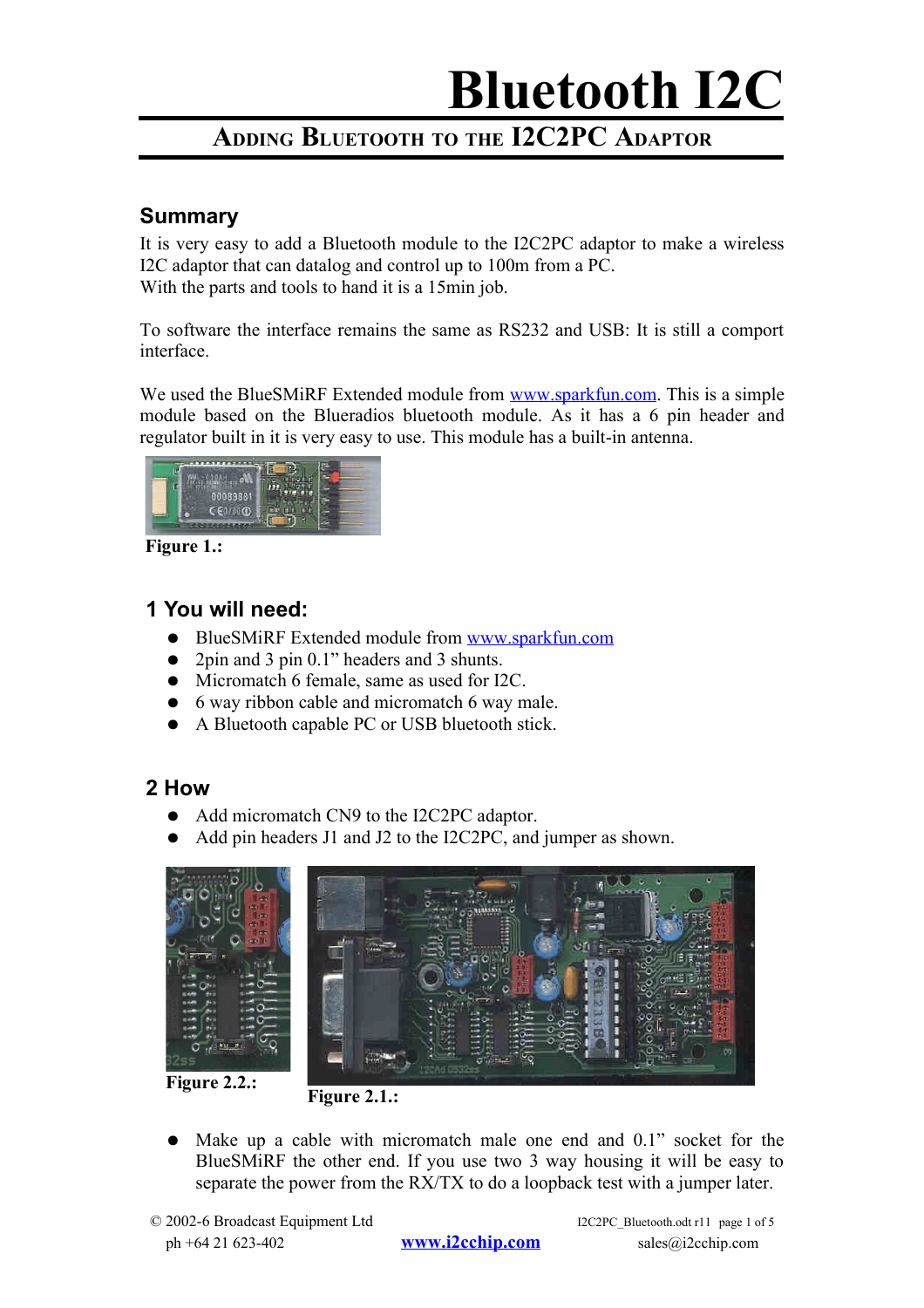### **ADDING BLUETOOTH TO THE I2C2PC ADAPTOR**

| #              | I2C2PC<br>C <sub>N</sub> 9             | #              | <b>Sparkfun</b><br><b>Blue SmiRF Extended</b> |
|----------------|----------------------------------------|----------------|-----------------------------------------------|
| $\mathbf{1}$   | $VCC (+5)$                             | 2              | <b>PWR</b>                                    |
| $\overline{2}$ | $CTS$ (out)                            | 1              | CTS-I                                         |
| 3              | $\overline{R}$ XD $\overline{O}$ (out) | 5              | $RX-I$                                        |
| $\overline{4}$ | $TXD$ (in)                             | $\overline{4}$ | TX-O                                          |
| 5              | $RTS$ (in)                             | 6              | RTS-O                                         |
| 6              | GND                                    |                | <b>GND</b>                                    |



**Figure 2.3.:** 

- Before powering up the adaptor, using a continuity meter to check that the  $+5$ and GND pins go to the correct positions on the BlueSMiRF
- Power up the I2C2PC adaptor with the Bluetooth module plugged in.
- Now you should be able to detect it and connect to it from your PC. Fit a shunt as shown below so you can do a loopback test.



**Figure 2.4.:** 

- Either using the Blueradios config utility, or by using the AT command set from Realterm, you need to change the Bluetooth modules baud rate to 57600. Realterm has controls for this on the "misc" tab.
- Now it should be working! Type "?" and the adaptor should reply eg with  $418"$
- Stick the module inside the lid of I2C2PC case with double sided foam tape, and reassemble once it is all working.

*Warning: Do not accidentally plug the module into an I2C port.* The AUX interface CN9 has totally different pinout. If someone else might do this unintentionally, glue the connector down or attach a note in the unit.

© 2002-6 Broadcast Equipment Ltd I2C2PC\_Bluetooth.odt r11 page 2 of 5 ph +64 21 623-402 **[www.i2cchip.com](http://www.i2cchip.com/)** sales@i2cchip.com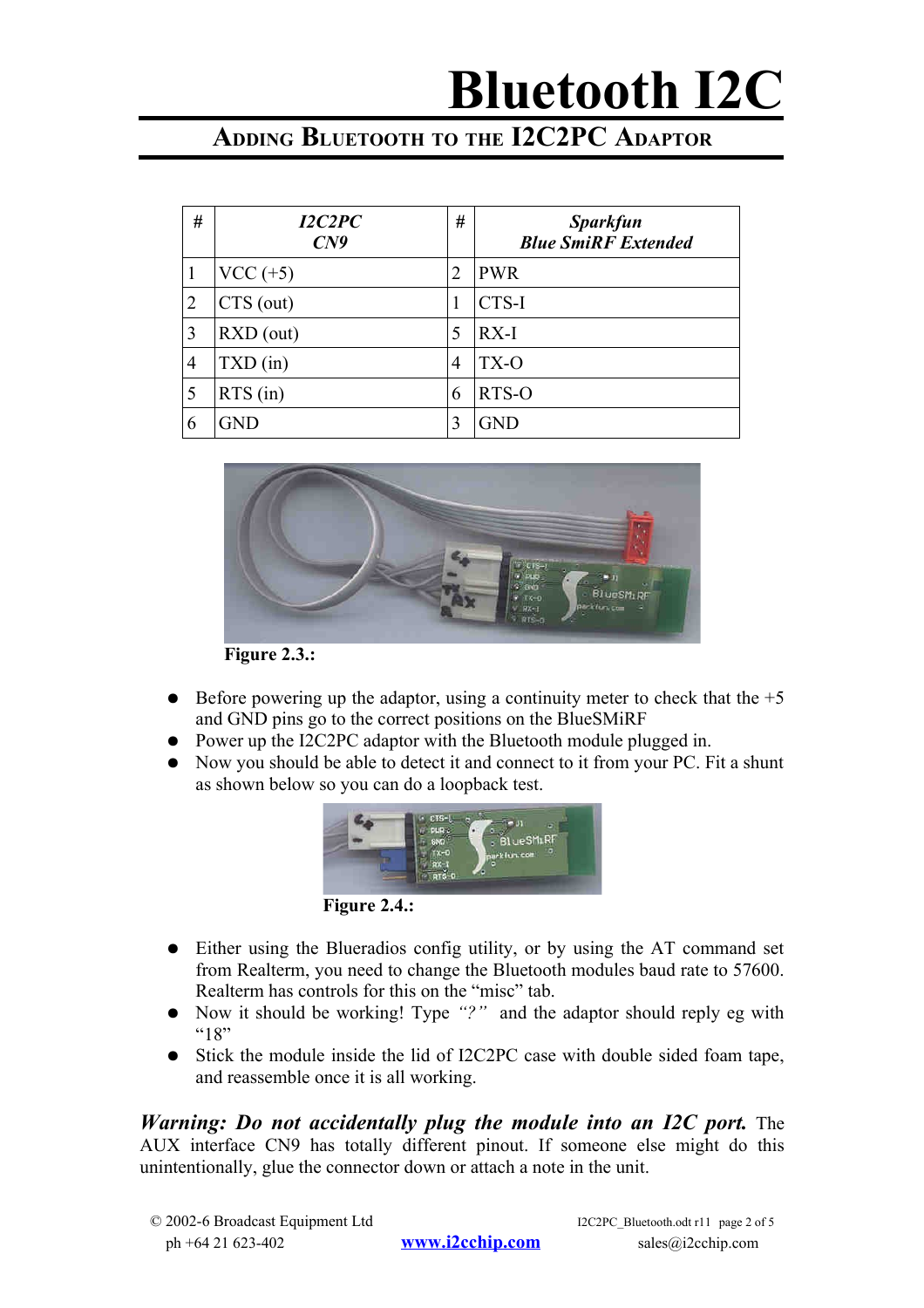### **ADDING BLUETOOTH TO THE I2C2PC ADAPTOR**

#### **3 Software**

No software changes are needed as the Bluetooth is still another comport as far as software is concerned. Just be aware of the potential for an RF connection to vanish.

#### *3.1 Latency:*

One drawback of the Bluetooth is increased latency. So it is important.to write your code so that this is not going to be an issue.

Latency is only a problem if you write blocking code that requires a return value before it will issue the next command. If your code sends a series of commands, and processes the results as they return, there will be no problem.

For example a data logging program can simply issue a command to read data every second, and capture all returning data to a file. This arrangement works regardless of the latency.

To test the latency, you can turn on Log files from Realterms capture tab. The log file (realterm.log) has timing information in it.

#### **4 Selecting Interfaces**

*Make sure the jumper by the DB9 is not fitted*



#### **Figure 4.1.:**

With the jumper fitted as shown in the picture the AUX bluetooth interface is selected.

The jumper only selects the source of signals *from* the PC. Data returning *from* the adaptor always comes out all three ports (RS232,USB,Bluetooth). This is useful for debugging.

| .I1    | J2,J3                   | <b>Mode</b>                                               |
|--------|-------------------------|-----------------------------------------------------------|
| none   | none                    | Autoselect USB/RS232<br>Selects USB when it is enumerated |
| none   | $\overline{UBB}$ (left) | USB only                                                  |
| none   | RS232 (right)           | RS232 only                                                |
| fitted | none                    | invalid                                                   |
| fitted | $\overline{UB}$ (left)  | AUX (Bluetooth) Only                                      |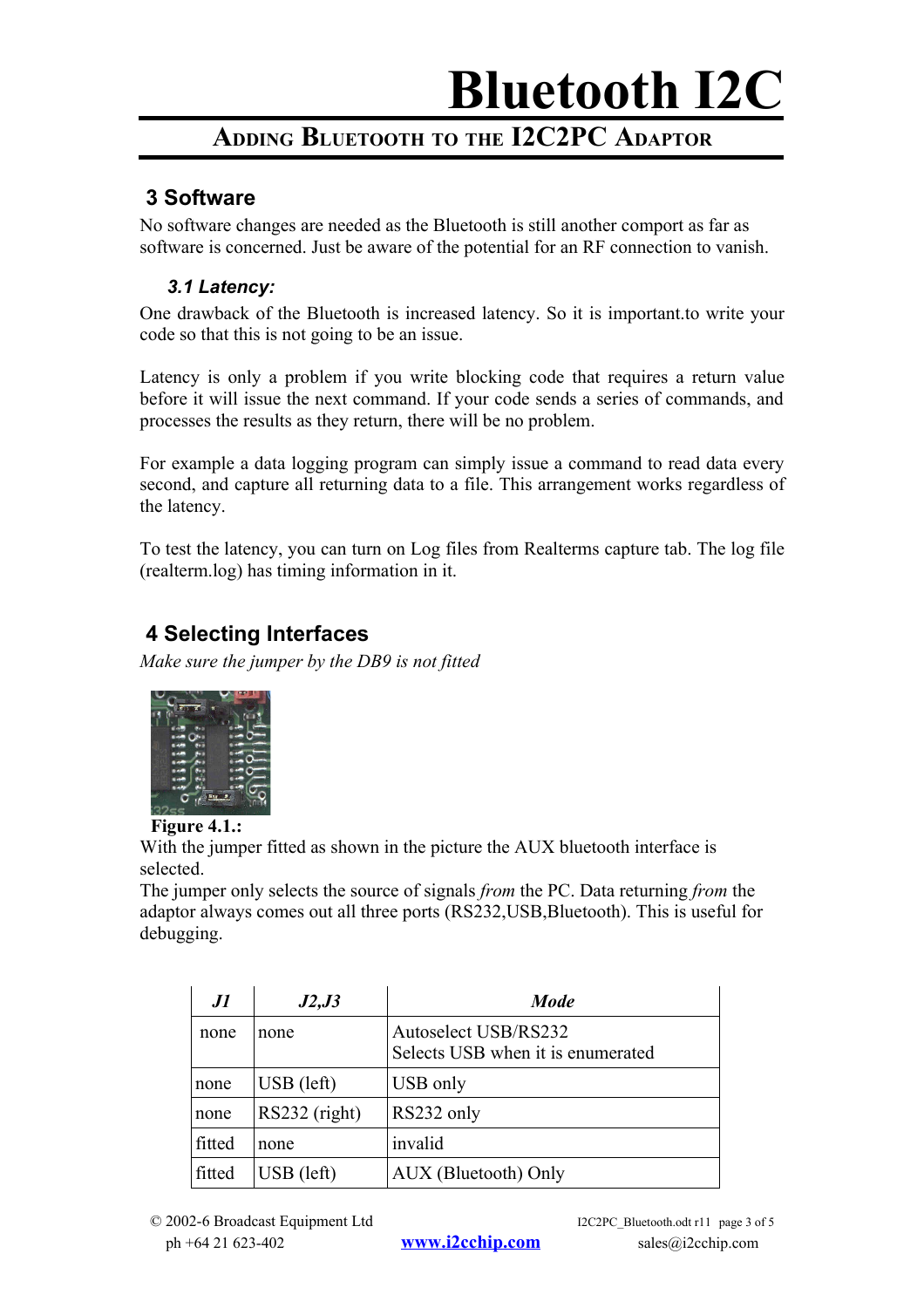### **ADDING BLUETOOTH TO THE I2C2PC ADAPTOR**

| JI     | J2, J3         | <b>Mode</b> |
|--------|----------------|-------------|
| fitted | ぐつつつ<br>152222 | invalid     |

#### **5 Baud Rate**

At the PC end the baud rate setting does not matter as it is going to a virtual comport anyway.

The Baud rate at the Bluetooth module can be set by using the Blueradios utility, or sending the AT commands from a terminal.